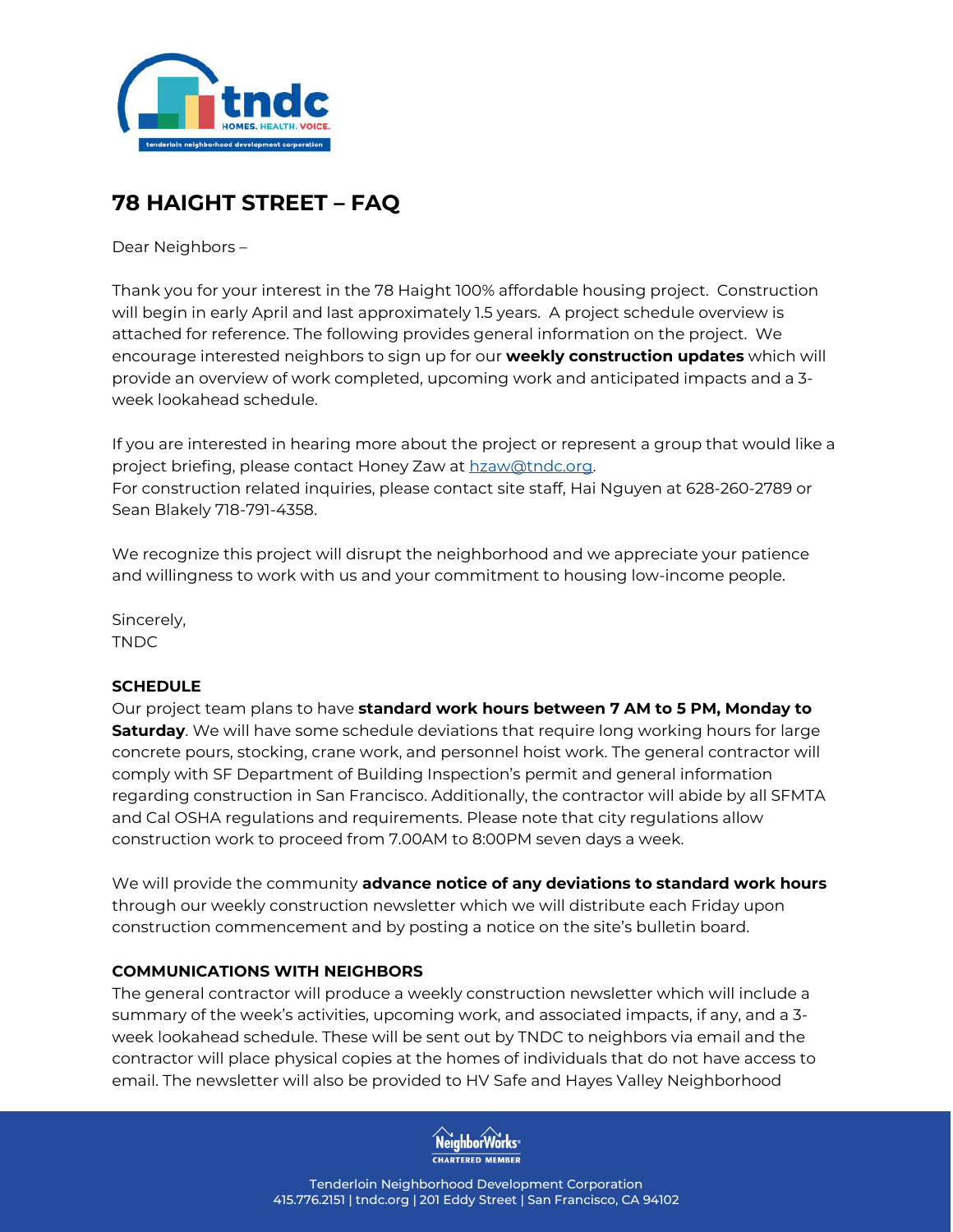

Association for distribution to their constituents.

To sign up for the newsletter via email or request a physical copy be placed on your door front please contact Sean Blakely 718-791-4358 or Honey Zaw at hzaw@tndc.org.

# **TRAFFIC AND LOGISTICS PLAN (attached)**

The contractor is creating a traffic and logistics plan to minimize disruptions to the community to the greatest extent possible. The plan is expected to change as the project moves through different stages. The Phase 1 Logistics Plan will be in effect for the first three months of construction (April to June 2022). We expect the Phase 2 Logistics Plan to be implemented upon commencement of vertical construction in month 4 (June/July 2022).

The logistics plan, in **draft form**, is attached and includes additional information, including visual representations of proposed pedestrian path changes and disruptions to traffic. The plan is currently under review by SFMTA.

Highlights of the logistics plan are as follows:

- There will be no parking along Octavia Street in front of our site, between Rose and Haight Streets
- There will be no street side parking along the north side of Rose Street, in front of 188 Octavia Street, which reduces three parking spaces
- On Haight Street, there will be no parking on the north side of the street, adjacent to the site.
- A 14' minimum drive lane will be maintained on Rose Street during regular work hours.
- There may be traffic lane changes during construction for safety reasons and to facilitate special on-site work; advance notice of anticipated lane changes will be provided via our weekly construction newsletter and posted on the bulletin board onsite some on-site work all for which notice will be provided as early as possible.
- The staging area of the site will be expanded into the parking lane on Haight Street, on Octavia Street, into the median, and 7' into Rose Street.
- A 4' pedestrian travel path will be provided around the perimeter of our site.
- Air quality monitoring at the fence line will be performed during all construction.
- Scaffolding, once erected, will have protection mesh to mitigate debris and dust. The protection mesh will have limited visibility with scrim/mesh applied.
- The location for portable restrooms is under review and will ultimately be moved within the building footprint once the upper floors are constructed.
- Dumpster swaps and portable restroom cleaning will be performed within the site perimeter and access is limited to the site access point on Octavia Street.

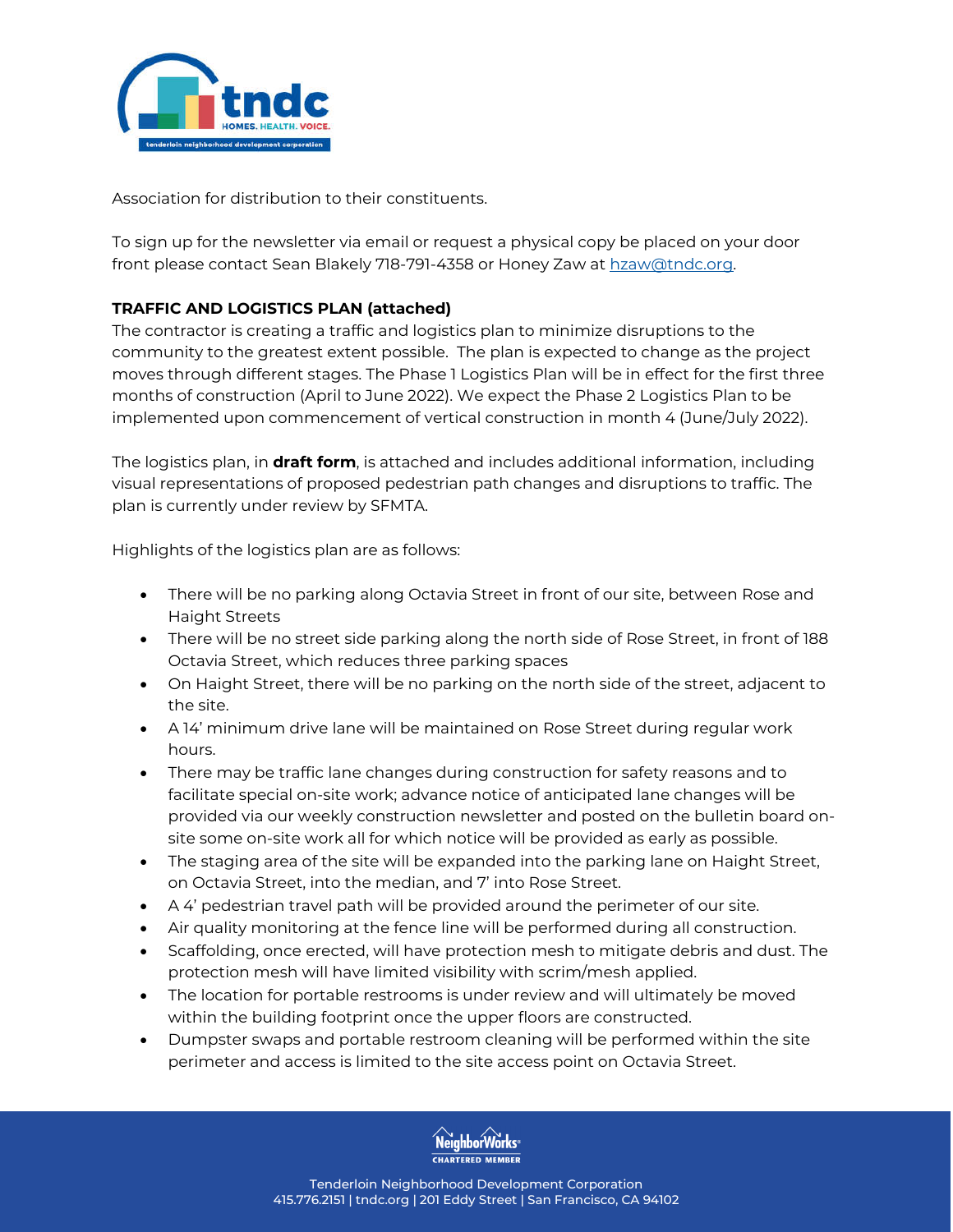

#### **ON-SITE SECURITY**

At the beginning of the project when there are no on-site structures, the site will be monitored using state-of-the-art security cameras. As construction proceeds, the project team anticipates and plans to add additional security measures as needed.

### **EXCAVATION**

To minimize vibrations, there will be no pile-driving on this project. An alternate method of installing beams will be used that involves using a drilling rig, excavator and manual labor to install beams and wood lagging.

### **VIBRATION**

Before work begins on site, we will conduct studies to get background levels of noise and vibrations in the area. We would also like to conduct visual inspections of adjacent properties and install vibration monitors for the duration of the project to protect adjacent buildings. We will be working with individual property owners to conduct building surveys and install monitoring equipment.

### **SHADOWS**

The building will cast shadows onto Rose Street and structures adjacent to Rose Street, north of the site during some daytime hours, though at different angles, depending on the time of the year. The architect expects that a portion of the facades along the northern edge or Rose Street will be shadowed in the mid to late afternoon hours during the autumn and for a longer portion of the afternoon during the winter months. No shadows are expected on the north side of Rose Street during the summer months.

The south side of Haight Street will not experience many shadows from 78 Haight Street's building, except for a few hours at the end of summer afternoons. The shadow will be cast down the block and may not reach the south side of Haight Street.

# **PROJECT APPROVALS USING SB 35**

78 Haight Street received a streamlined approval provided for 100% affordable housing under Senate Bill 35. Please see the SB 35 Informational and Supplemental Application Packet for additional information.

SB 35 applies in cities that are not meeting their Regional Housing Need Allocation goal for construction of above-moderate income housing and /or housing for households below 80% area median income. Notice of permit issuance was posted on July 21, 2020.